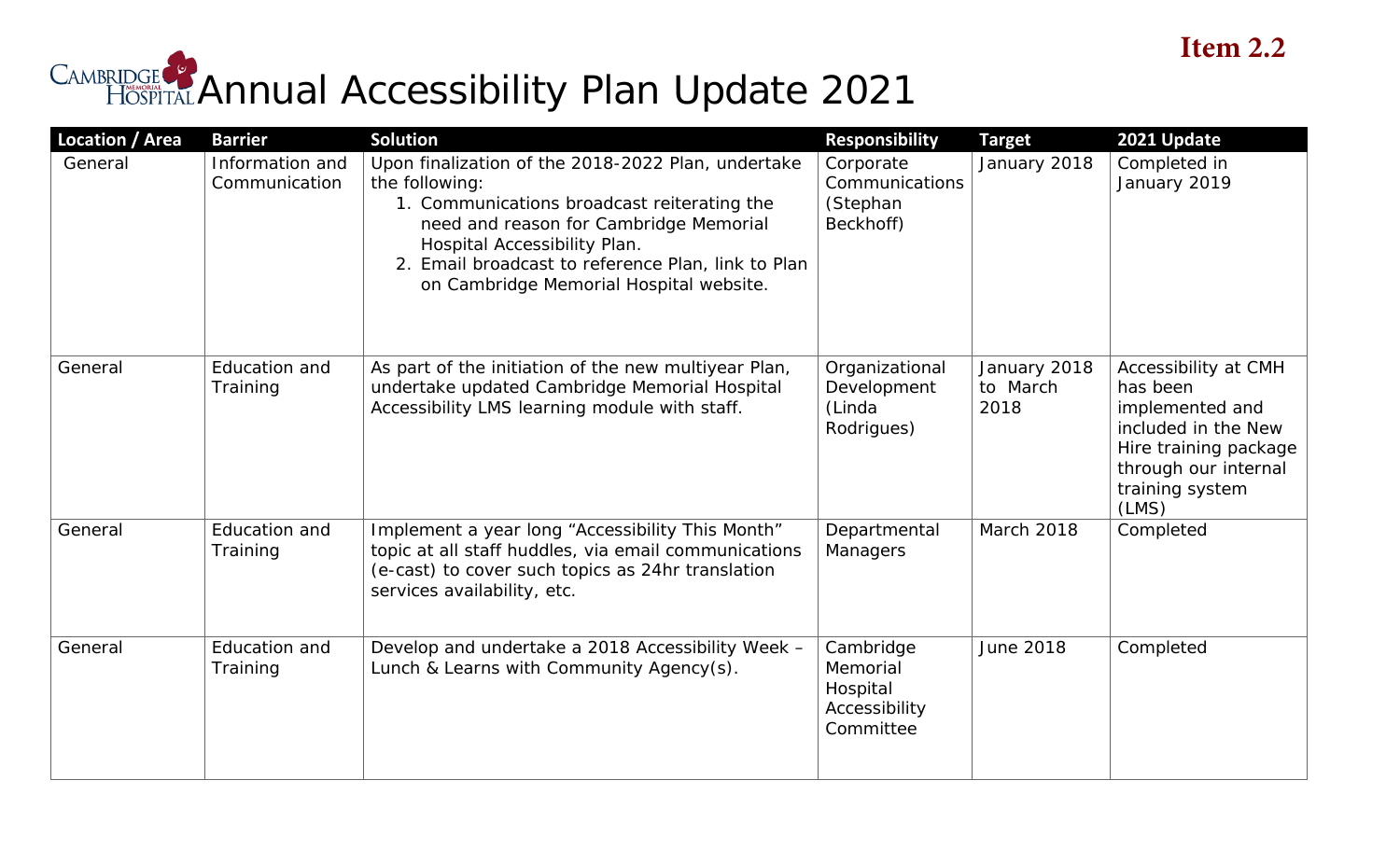| <b>Location / Area</b>      | <b>Barrier</b>                                                                                              | <b>Solution</b>                                                                                                                                                                                                                                                                                             | <b>Responsibility</b>                                                                       | <b>Target</b>    | 2021 Update                                                                                                                                                                                                                 |
|-----------------------------|-------------------------------------------------------------------------------------------------------------|-------------------------------------------------------------------------------------------------------------------------------------------------------------------------------------------------------------------------------------------------------------------------------------------------------------|---------------------------------------------------------------------------------------------|------------------|-----------------------------------------------------------------------------------------------------------------------------------------------------------------------------------------------------------------------------|
| General                     | Education and<br>Training                                                                                   | Cambridge Memorial Hospital Accessibility<br>Committee terms of reference have been revised to<br>ensure ongoing education of committee members in<br>the areas of accessibility in order to ensure<br>alignment, conscientiousness of barriers being<br>identified and initiative being undertaken.        | Cambridge<br>Memorial<br>Hospital<br>Accessibility<br>Committee                             | <b>June 2018</b> | TOR updated in 2019<br>$2nd$ update will be<br>completed in 2022<br>(Review period of<br>every three years)                                                                                                                 |
| General                     | Corporate<br>Accessibility<br>Policies Update                                                               | Review of policies directly related to accessibility to<br>ensure compliance with evolving regulations.                                                                                                                                                                                                     | Cambridge<br>Memorial<br>Hospital<br>Accessibility<br>Committee and<br>Senior<br>Management | <b>June 2018</b> | Completed                                                                                                                                                                                                                   |
| General                     | Unknown<br>Accessibility<br><b>Barriers</b>                                                                 | Undertake an accessibility audit as has been<br>undertaken in the past to identify any new or<br>emerging issues; particularly as it relates to interim<br>relocations and construction of Phase 3.                                                                                                         | <b>Facilities</b><br>Management                                                             | <b>June 2018</b> | Completed using<br>external consultant<br>certified in AODA<br>requirements                                                                                                                                                 |
| <b>Built</b><br>Environment | Physical /<br>Architectural<br>Undertake<br>Community<br>Review of New<br>Wing $A - Acute$<br>Care Facility | Utilize community members that have previously<br>volunteered their services to form a team to<br>undertake a review of the newly completed Wing A,<br>to assess how well planning initiatives were<br>undertaken and to determine if any additional<br>accessibility related barriers have become evident. | Cambridge<br>Memorial<br>Hospital<br>Accessibility<br>Committee                             | <b>June 2018</b> | Wing A completion<br>was delayed until<br>January 2020 - Due<br>to the current<br>pandemic this item<br>was deferred and<br>completed using an<br>external consultant<br>during the<br>Accessibility Audit in<br>April 2021 |
| <b>Built</b><br>Environment | Wheelchair<br>Access at<br><b>Ambulatory Care</b><br>Entrance                                               | There is currently a curb that exists and does not<br>allow patients to travel down the ramp on a<br>protected sidewalk. Planning solution to be<br>developed and considered as part of Phase 3<br>redevelopment works.                                                                                     | <b>Facilities</b><br>Management                                                             | <b>June 2018</b> | Complete                                                                                                                                                                                                                    |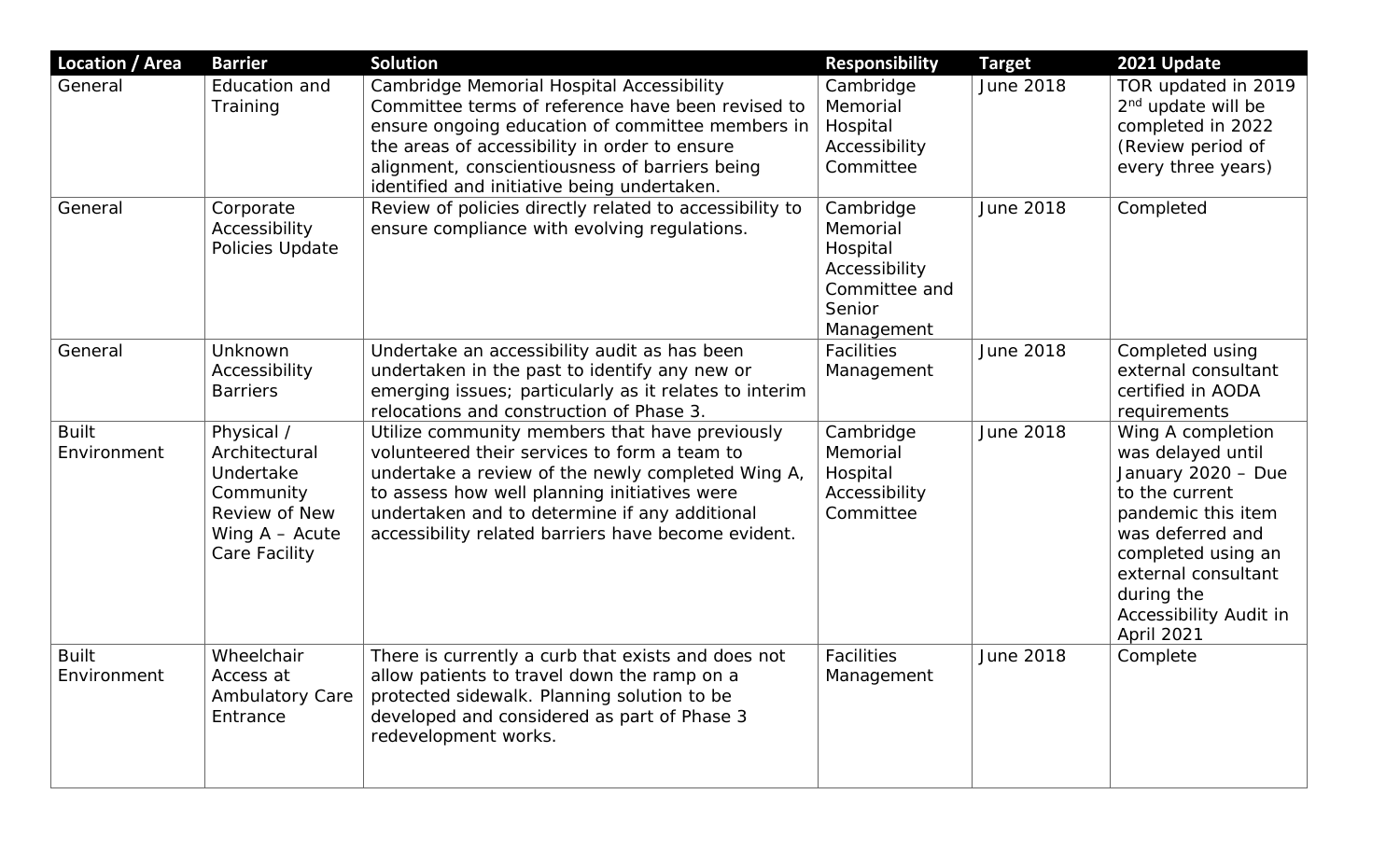| <b>Location / Area</b>            | <b>Barrier</b>                                                                                                     | <b>Solution</b>                                                                                                                                                                                                                                                                                                                                 | <b>Responsibility</b>                                                                                              | <b>Target</b>                                                        | 2021 Update                                                                                                                           |
|-----------------------------------|--------------------------------------------------------------------------------------------------------------------|-------------------------------------------------------------------------------------------------------------------------------------------------------------------------------------------------------------------------------------------------------------------------------------------------------------------------------------------------|--------------------------------------------------------------------------------------------------------------------|----------------------------------------------------------------------|---------------------------------------------------------------------------------------------------------------------------------------|
| <b>Built</b><br>Environment       | Preventative and<br>Emergency<br>Maintenance of<br>Accessible<br>Elements in<br><b>Public Spaces</b>               | Cambridge Memorial Hospital to undertake the<br>development of:<br>1. Procedures for preventative and emergency<br>maintenance of the accessible elements in<br>public spaces<br>2. Procedures for dealing with temporary<br>disruptions when accessible elements<br>required under this part are not in working<br>order. S.80(44) of the ISAR | <b>Facilities</b><br>Management                                                                                    | December<br>2018                                                     | Completed                                                                                                                             |
| Information and<br>Communications | Continued<br>Continuity in<br>Accessibility to<br>Web Content,<br>Cambridge<br>Memorial<br><b>Hospital Website</b> | Cambridge Memorial Hospital is developing a<br>training plan to educate all the website editors on<br>how to ensure the content they produce is<br>accessible prior to posting to ensure it conforms to<br>current and near future WCAG standards.                                                                                              | Cambridge<br>Memorial<br><b>Hospital Clinical</b><br>Team                                                          | Ongoing                                                              | Website editors have<br>been trained on how<br>to check to ensure<br>documents meet<br>accessibility<br>standards<br>Prior to posting |
| Information and<br>Communications | Communications<br>TTY in<br>Emergency                                                                              | Cambridge Memorial Hospital Clinical Team to<br>collaborate with community resources, nurse<br>management to validate effectiveness and provision<br>of TTY service.                                                                                                                                                                            | Cambridge<br>Memorial<br>Hospital<br>Information<br>Management<br>Technologies<br>Team and<br>Quality<br>Committee | March 2018                                                           | <b>Completed December</b><br>2021                                                                                                     |
| Information and<br>Communications | Ensure<br>Cambridge<br>Memorial<br><b>Hospital Website</b><br>Documents are                                        | Develop guidelines to create accessible<br>Microsoft Office documents<br>Train website editors                                                                                                                                                                                                                                                  | Cambridge<br>Memorial<br>Hospital<br>Information<br>Management                                                     | <b>Super Users</b><br>June 2018<br>other Editors<br>December<br>2018 | First three items<br>have been<br>completed.                                                                                          |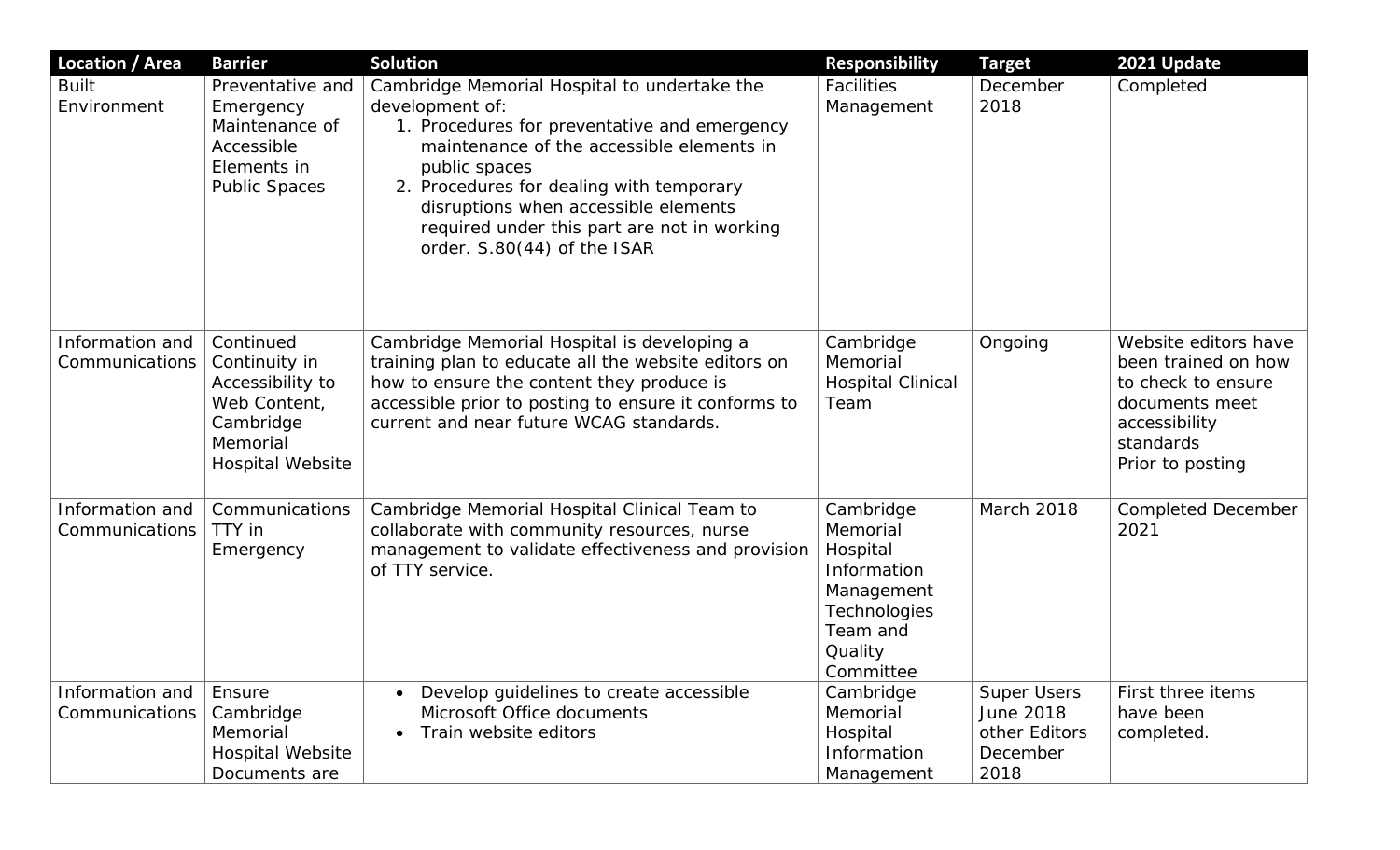| Location / Area                   | <b>Barrier</b>                                                                                                                                                           | <b>Solution</b>                                                                                                                                                                                                                                                                                                                                                                                                                                     | <b>Responsibility</b>                                                                                         | <b>Target</b>    | 2021 Update                                                                                                                                  |
|-----------------------------------|--------------------------------------------------------------------------------------------------------------------------------------------------------------------------|-----------------------------------------------------------------------------------------------------------------------------------------------------------------------------------------------------------------------------------------------------------------------------------------------------------------------------------------------------------------------------------------------------------------------------------------------------|---------------------------------------------------------------------------------------------------------------|------------------|----------------------------------------------------------------------------------------------------------------------------------------------|
|                                   | Readable by<br>Individuals with<br>Disabilities and<br>Videos Include<br>Accessibility<br>Standards.                                                                     | Identify other software in use for website<br>$\bullet$<br>(example Adobe InDesign) and provide<br>quidelines<br>Provide resources or additional software to<br>$\bullet$<br>check full accessibility before posting.                                                                                                                                                                                                                               | Technologies<br><b>Team and Public</b><br>Affairs and<br>Corporate<br>Communications<br>(Stephan<br>Beckhoff) |                  | Last item deferred to<br>align with the<br>migration to new<br>web provided -<br>March 2022                                                  |
| Information and<br>Communications | Ensure<br>Cambridge<br>Memorial<br>Hospital Intranet<br>Documents are<br>Posted with Full<br>Accessibility and<br>Videos Align with<br>Accessibility<br><b>Standards</b> | Identify documents not up to accessibility<br>$\bullet$<br>standards<br>Train website editors<br>$\bullet$<br>Post Guidelines to Create Accessible Microsoft<br>Office Documents on the intranet<br>Identify other software in use for website<br>$\bullet$<br>(example Adobe InDesign) and provide<br>quidelines<br>• Provide resources or additional software to<br>check full accessibility before posting.<br>Correct the documents and repost. | Cambridge<br>Memorial<br>Hospital<br>Information<br>Management<br>Technologies<br>Team                        | December<br>2019 | First four items have<br>been completed.<br>Last two items<br>deferred to align with<br>the migration to new<br>web provided -<br>March 2022 |
| Information and<br>Communications | Cambridge<br>Memorial<br><b>Hospital Best</b><br>Practice in<br>Developing<br>Accessible                                                                                 | Corporate wide planning - education<br>Communicate to managers / physicians /<br>volunteers<br>Post on the Intranet guidelines to create<br>$\bullet$<br>accessible Microsoft Office documents<br>Develop Learning Management System (LMS)                                                                                                                                                                                                          | Cambridge<br>Memorial<br>Hospital<br>Information<br>Management<br>Technologies                                | January 2021     | Deferred to 2022 due<br>to current Pandemic<br>Completed                                                                                     |
|                                   | Documents                                                                                                                                                                | training modules (Human Resources to<br>support)<br>Investigate and enable accessibility check by<br>default in Microsoft software<br>Identify other software in use to create<br>resources and or information for patients and<br>make accessible                                                                                                                                                                                                  | <b>Team and Public</b><br>Affairs and<br>Corporate<br>Communications<br>(Stephan<br>Beckhoff)                 |                  | Completed<br>Completed<br>Completed                                                                                                          |
|                                   |                                                                                                                                                                          | Provide resources or additional software to<br>check full accessibility if necessary.                                                                                                                                                                                                                                                                                                                                                               |                                                                                                               |                  | Deferred to align<br>with the migration to<br>new web provided -<br><b>March 2022</b>                                                        |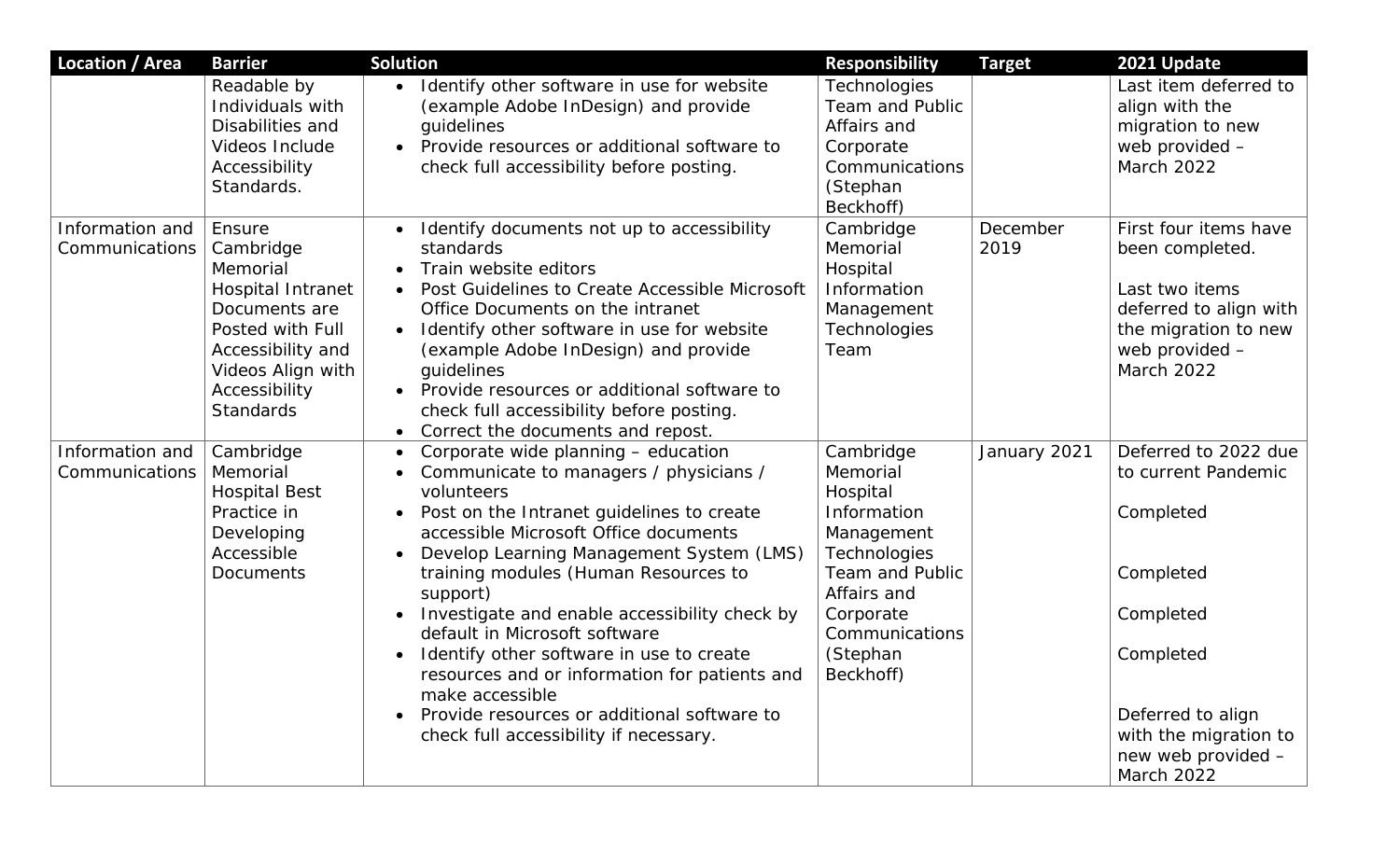| <b>Location / Area</b>                            | <b>Barrier</b>                                                                                          | <b>Solution</b>                                                                                                                                                                                                                                                                                                                                                               | <b>Responsibility</b>                                                                                                                                                           | <b>Target</b>     | 2021 Update                          |
|---------------------------------------------------|---------------------------------------------------------------------------------------------------------|-------------------------------------------------------------------------------------------------------------------------------------------------------------------------------------------------------------------------------------------------------------------------------------------------------------------------------------------------------------------------------|---------------------------------------------------------------------------------------------------------------------------------------------------------------------------------|-------------------|--------------------------------------|
|                                                   |                                                                                                         |                                                                                                                                                                                                                                                                                                                                                                               |                                                                                                                                                                                 |                   |                                      |
| Information and<br>Communications                 | All Internet and<br>Intranet<br>Websites and<br>Web Content<br><b>Must Meet</b><br>WCAG 2.0 Level<br>AA | Train website and intranet editors to create<br>documents from posting to conform to WCAG<br>2.0 Level AA<br>Ensure website and intranet meet the<br>standards for WCAG 2.0 Level AA                                                                                                                                                                                          | Cambridge<br>Memorial<br>Hospital<br>Information<br>Management<br>Technologies<br><b>Team and Public</b><br>Affairs and<br>Corporate<br>Communications<br>(Stephan<br>Beckhoff) | January 2021      | On target to be<br>completed in 2021 |
| Information and<br>Communications                 | Ability to Self-<br>Register at Self<br><b>Service Kiosks</b>                                           | • Ensure any kiosks have accessibility features                                                                                                                                                                                                                                                                                                                               | Cambridge<br>Memorial<br>Hospital<br>Information<br>Management<br>Technologies<br>Team                                                                                          | January 2022      | On target to be<br>completed in 2022 |
| Information and<br>Communications                 | Specific<br>Accessibility<br>Information on<br>Website                                                  | Cambridge Memorial Hospital to develop the<br>websites Accessibility Services section detailed<br>information to inform patients of accessibility<br>provisions within the hospital (i.e. voice<br>announcement on elevators, TTY provisions,<br>interpreter services, accessible entrance locations,<br>assistive devices/locations, location of wheelchairs,<br>and others) | Cambridge<br>Memorial<br>Hospital<br>Information<br>Management<br>Technologies<br>Team and<br>Quality<br>Committee                                                              | September<br>2018 | <b>Completed December</b><br>2021    |
| Information and   Communication<br>Communications | with Patients<br>with Disability<br>Procedures for<br>Patients in the<br>Community with                 | Collaborate with community resources to establish<br>an effective means of communication that meet the<br>accessibility needs of our community; whether TTY,<br>or the need to consider other options/services.<br>Preparation of policy and procedures for staff.                                                                                                            | <b>Risk</b><br>Management &<br>Cambridge<br>Memorial<br>Hospital<br>Information                                                                                                 | <b>Fall 2018</b>  | <b>Completed December</b><br>2021    |